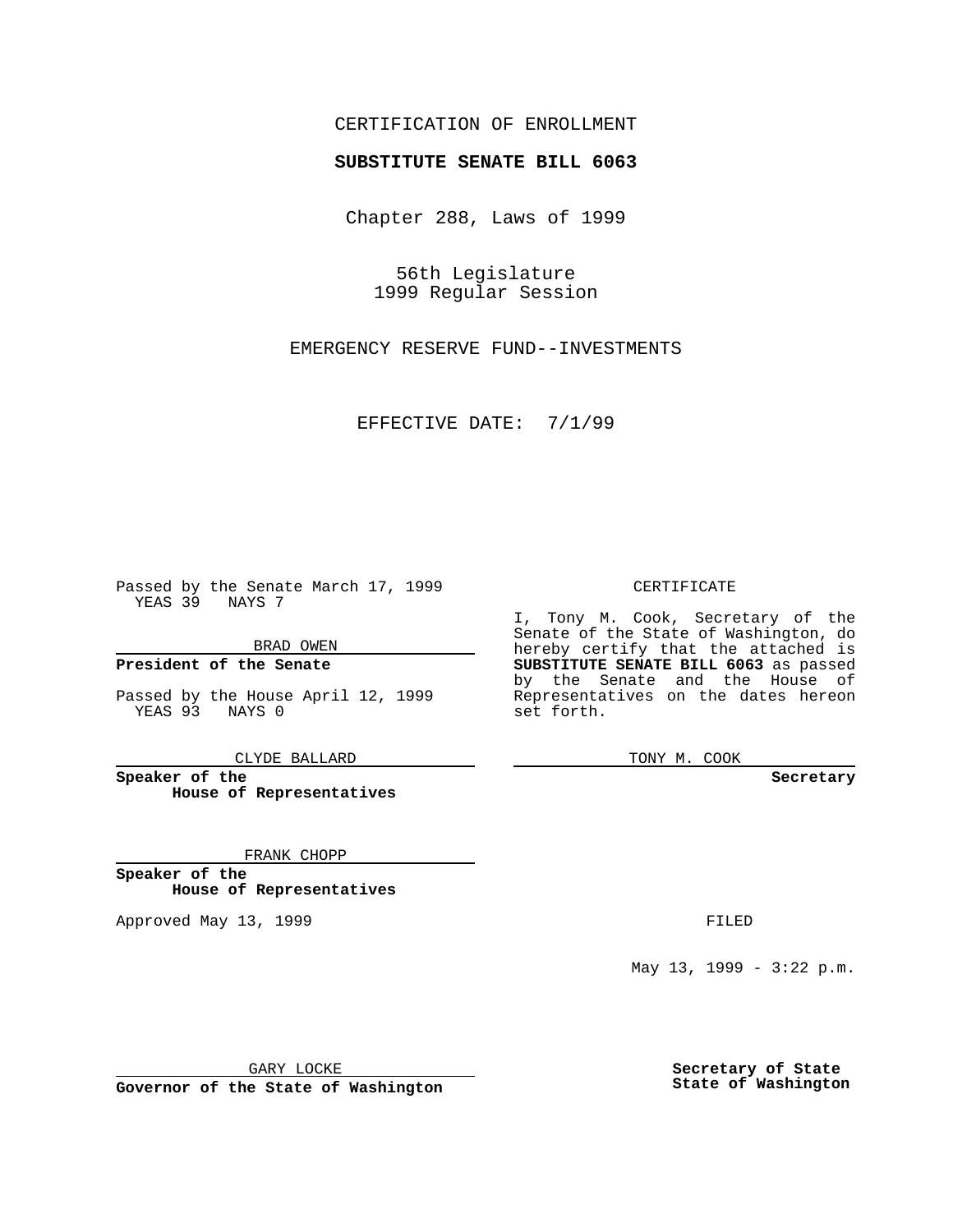## **SUBSTITUTE SENATE BILL 6063** \_\_\_\_\_\_\_\_\_\_\_\_\_\_\_\_\_\_\_\_\_\_\_\_\_\_\_\_\_\_\_\_\_\_\_\_\_\_\_\_\_\_\_\_\_\_\_

\_\_\_\_\_\_\_\_\_\_\_\_\_\_\_\_\_\_\_\_\_\_\_\_\_\_\_\_\_\_\_\_\_\_\_\_\_\_\_\_\_\_\_\_\_\_\_

Passed Legislature - 1999 Regular Session

## **State of Washington 56th Legislature 1999 Regular Session**

**By** Senate Committee on Ways & Means (originally sponsored by Senators Loveland, West, Snyder and Oke)

Read first time 03/08/99.

 AN ACT Relating to the authority of the state investment board to invest and reinvest moneys in the emergency reserve fund; adding a new section to chapter 43.135 RCW; adding a new section to chapter 43.33A RCW; providing an effective date; and declaring an emergency.

BE IT ENACTED BY THE LEGISLATURE OF THE STATE OF WASHINGTON:

 NEW SECTION. **Sec. 1.** A new section is added to chapter 43.135 RCW to read as follows:

 (1) The state investment board has the full power to invest, reinvest, manage, contract, sell, or exchange investment moneys in the emergency reserve fund. All investment and operating costs associated with the investment of money shall be paid pursuant to RCW 43.33A.160 and 43.84.160. With the exception of these expenses, the earnings from 13 the investment of the money shall be retained by the fund.

 (2) All investments made by the state investment board shall be made with the exercise of that degree of judgment and care pursuant to RCW 43.33A.140 and the investment policies established by the state investment board.